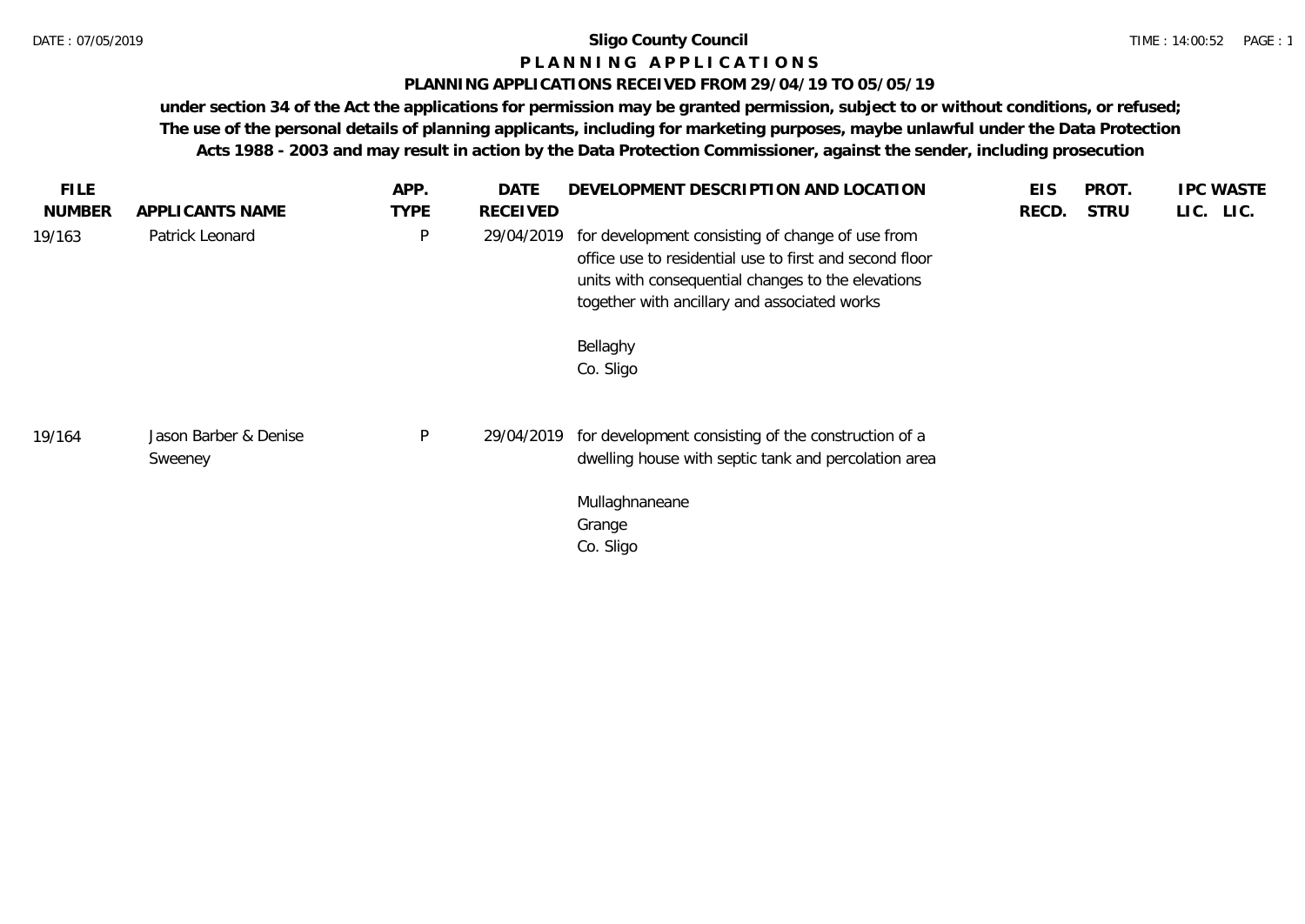#### **P L A N N I N G A P P L I C A T I O N S**

# **PLANNING APPLICATIONS RECEIVED FROM 29/04/19 TO 05/05/19**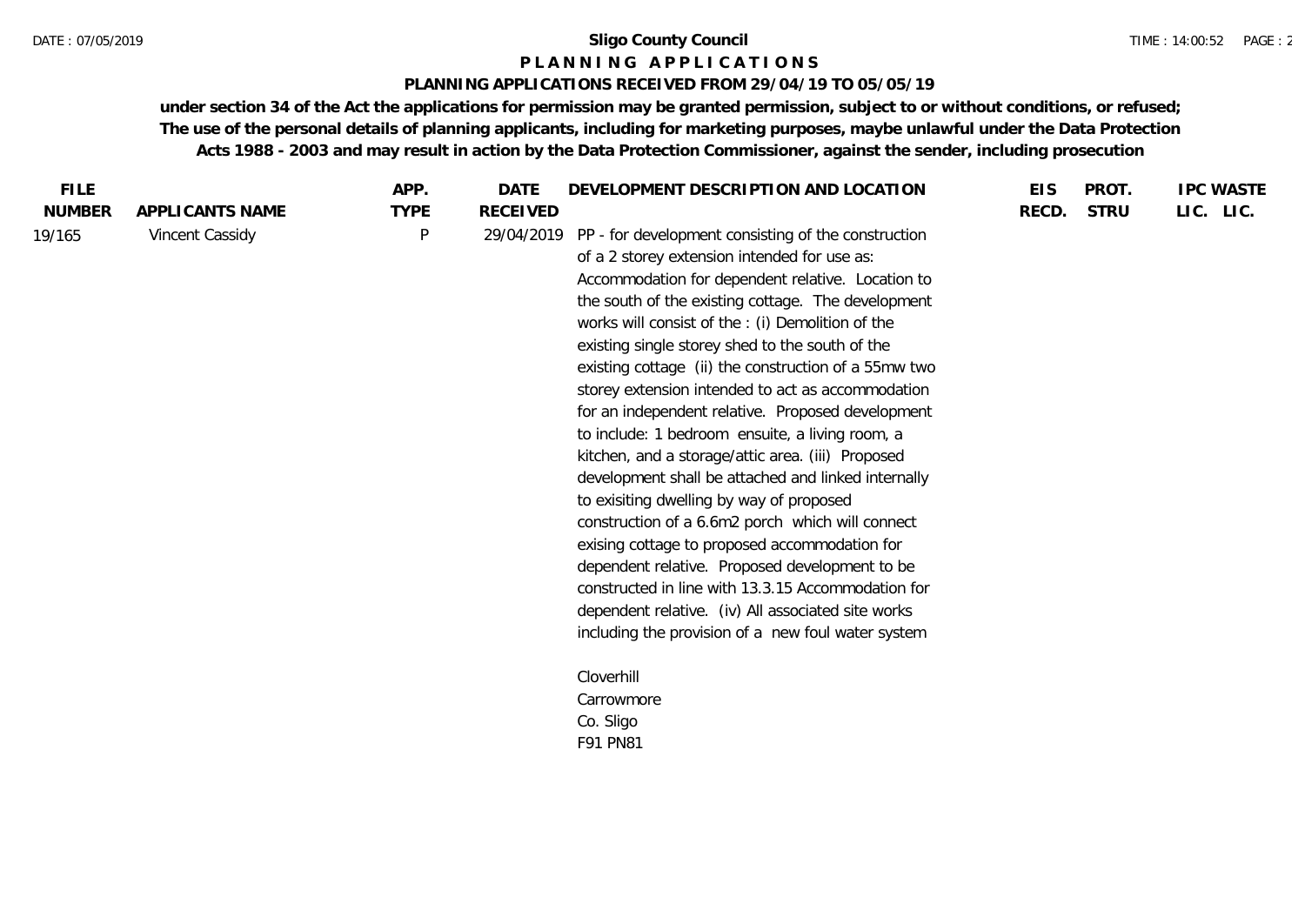# **P L A N N I N G A P P L I C A T I O N S**

## **PLANNING APPLICATIONS RECEIVED FROM 29/04/19 TO 05/05/19**

| <b>FILE</b>   |                 | APP.         | DATE            | DEVELOPMENT DESCRIPTION AND LOCATION                                                                                                                                                                                                                                                                                                                                                   | <b>EIS</b> | PROT.       | <b>IPC WASTE</b> |
|---------------|-----------------|--------------|-----------------|----------------------------------------------------------------------------------------------------------------------------------------------------------------------------------------------------------------------------------------------------------------------------------------------------------------------------------------------------------------------------------------|------------|-------------|------------------|
| <b>NUMBER</b> | APPLICANTS NAME | <b>TYPE</b>  | <b>RECEIVED</b> |                                                                                                                                                                                                                                                                                                                                                                                        | RECD.      | <b>STRU</b> | LIC. LIC.        |
| 19/166        | Mathew Coleman  | $\mathsf{P}$ | 29/04/2019      | for development consisting of a change of use of<br>part of the existing office premises (60m2), for use<br>as a creche, (to connect internally to the adjacent<br>Little Peoples Playworld Creche, application PL<br>12/70052 refers), and carry out all ancillary site<br>works                                                                                                      |            |             |                  |
| 19/167        | Ashley Young    | $\mathsf{P}$ | 29/04/2019      | Rathedmond Td<br>Finisklin Business Park<br>Sligo<br>Co. Sligo<br>for development consisting of the erection of an<br>agricultural machinery storage shed and carry out all<br>ancillary site works (this site is adjacent to the<br>Thatch Cottage that is listed as RPS 226 on the Sligo<br>record of protected structures 2011--2017)<br>Halfquarter Td<br>Ballysadare<br>Co. Sligo |            |             |                  |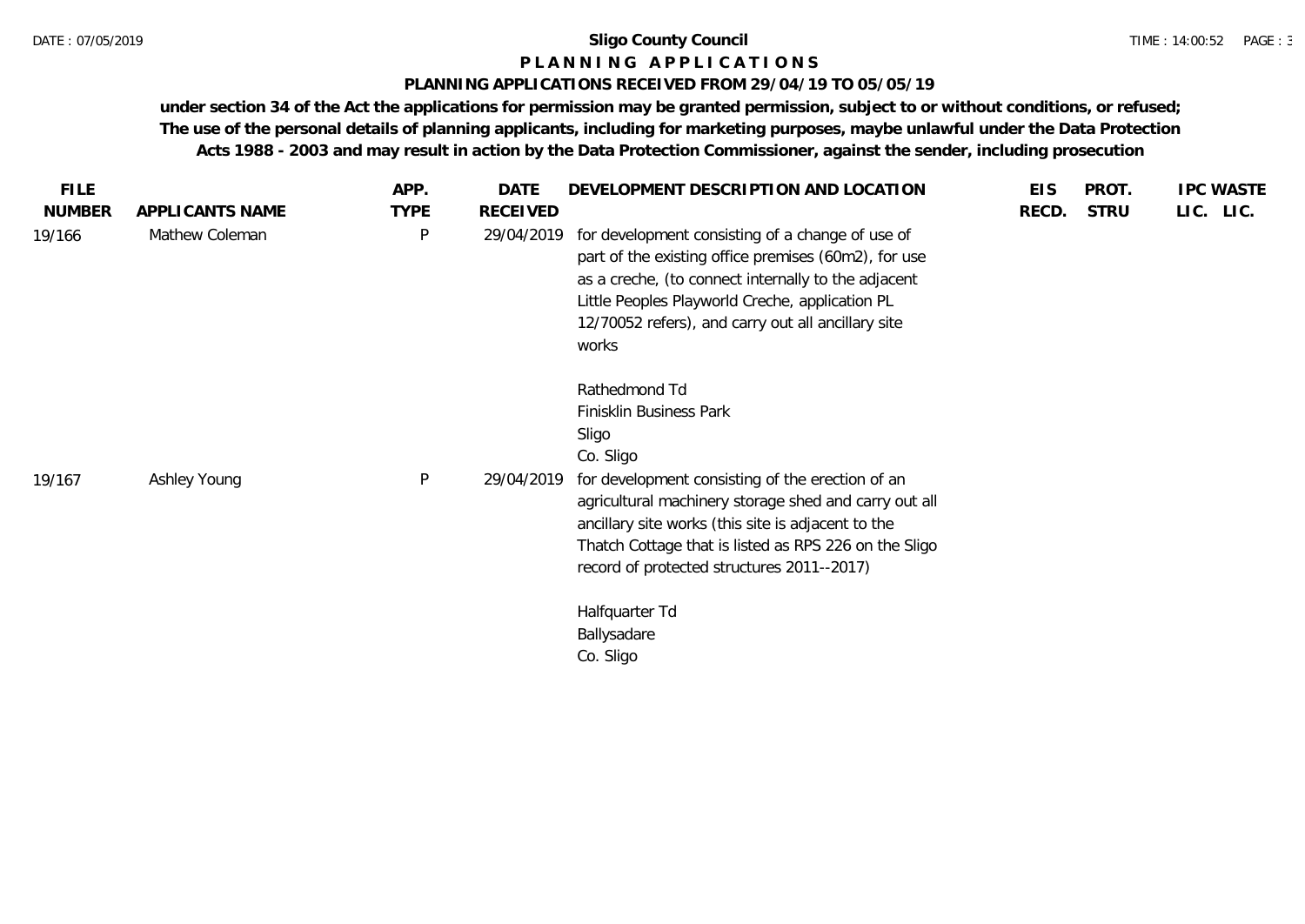## **P L A N N I N G A P P L I C A T I O N S**

## **PLANNING APPLICATIONS RECEIVED FROM 29/04/19 TO 05/05/19**

|           | PROT.       | <b>EIS</b> | DEVELOPMENT DESCRIPTION AND LOCATION                                                                                                                                                                                                                                                                                                       | <b>DATE</b> | APP.        |                                                         | <b>FILE</b>   |
|-----------|-------------|------------|--------------------------------------------------------------------------------------------------------------------------------------------------------------------------------------------------------------------------------------------------------------------------------------------------------------------------------------------|-------------|-------------|---------------------------------------------------------|---------------|
| LIC. LIC. | <b>STRU</b> | RECD.      |                                                                                                                                                                                                                                                                                                                                            | RECEIVED    | <b>TYPE</b> | APPLICANTS NAME                                         | <b>NUMBER</b> |
|           |             |            | for development consisting of 1. The demolition of<br>the existing rear extension and existing shed. 2.<br>Proposed extension to the rear and side of the<br>existing dwelling. 3. Raising the roof of the existing<br>dwelling to accommodate a first floor level 4.<br>Change to all elevations and fenestration                         | 30/04/2019  | $\sf P$     | Bernadette Byrne                                        | 19/168        |
|           |             |            | Adervaher                                                                                                                                                                                                                                                                                                                                  |             |             |                                                         |               |
|           |             |            |                                                                                                                                                                                                                                                                                                                                            |             |             |                                                         |               |
|           |             |            | for development consisting of 19 no. residential<br>units comprising 4 no. semi-detached 2 beds, 4 no.<br>semi-detached 3 beds, 1 no. detached 3 bed, 6 no.<br>semi-detached 4 beds and 4 no. detached 4 beds.<br>This development also includes the demolition of an<br>existing derelict cottage, site development works and<br>services | 30/04/2019  | P           | Kilcawley Building and Civil<br>Engineering (Sligo) Ltd |               |
|           |             |            | Killaspugbrone<br>Strandhill<br>Co. Sligo                                                                                                                                                                                                                                                                                                  |             |             |                                                         |               |
|           |             |            | Easkey<br>Co. Sligo                                                                                                                                                                                                                                                                                                                        |             |             |                                                         | 19/169        |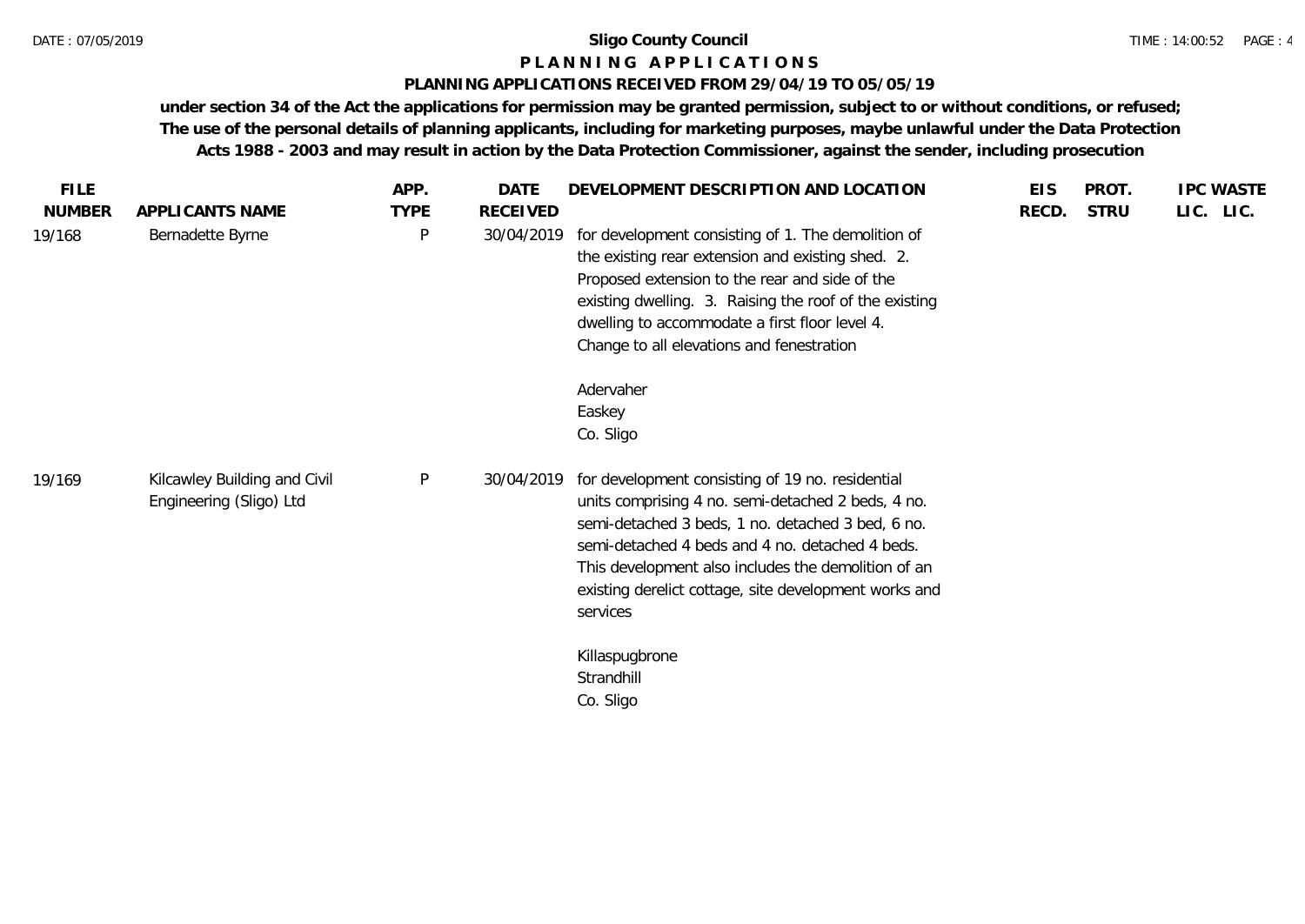## **P L A N N I N G A P P L I C A T I O N S**

# **PLANNING APPLICATIONS RECEIVED FROM 29/04/19 TO 05/05/19**

| <b>FILE</b>   |                            | APP.        | DATE            | DEVELOPMENT DESCRIPTION AND LOCATION                                                                                                                                                                                                                                                                                                                                                                                                                                                                                                                                                                                                                                         | <b>EIS</b> | PROT.       | <b>IPC WASTE</b> |
|---------------|----------------------------|-------------|-----------------|------------------------------------------------------------------------------------------------------------------------------------------------------------------------------------------------------------------------------------------------------------------------------------------------------------------------------------------------------------------------------------------------------------------------------------------------------------------------------------------------------------------------------------------------------------------------------------------------------------------------------------------------------------------------------|------------|-------------|------------------|
| <b>NUMBER</b> | APPLICANTS NAME            | <b>TYPE</b> | <b>RECEIVED</b> |                                                                                                                                                                                                                                                                                                                                                                                                                                                                                                                                                                                                                                                                              | RECD.      | <b>STRU</b> | LIC. LIC.        |
| 19/170        | Helena and Patrick A Lavin | R           | 01/05/2019      | for retention of development consisting of (a) Retain<br>additional floor area added to existing dwelling<br>house 32 sq.m in floor area (b) Retain alterations to<br>elevations of existing dwelling house which includes<br>the following, (i). Retention of windows to front<br>elevation, (ii). Retention of windows to rear<br>elevation, (iii). Retention of windows to side<br>elevation. (c) Retain existing domestic garage as<br>constructed on site, (d) Retain dwelling house and<br>garage at revised location on site (e) Retain<br>amended site boundaries together with all ancillary<br>site works and services (Previous Planning reference<br>PL 01/490), |            |             |                  |
|               |                            |             |                 | Rathmore<br>Ballincarrow<br>Ballymote<br>Co. Sligo                                                                                                                                                                                                                                                                                                                                                                                                                                                                                                                                                                                                                           |            |             |                  |
|               |                            |             |                 |                                                                                                                                                                                                                                                                                                                                                                                                                                                                                                                                                                                                                                                                              |            |             |                  |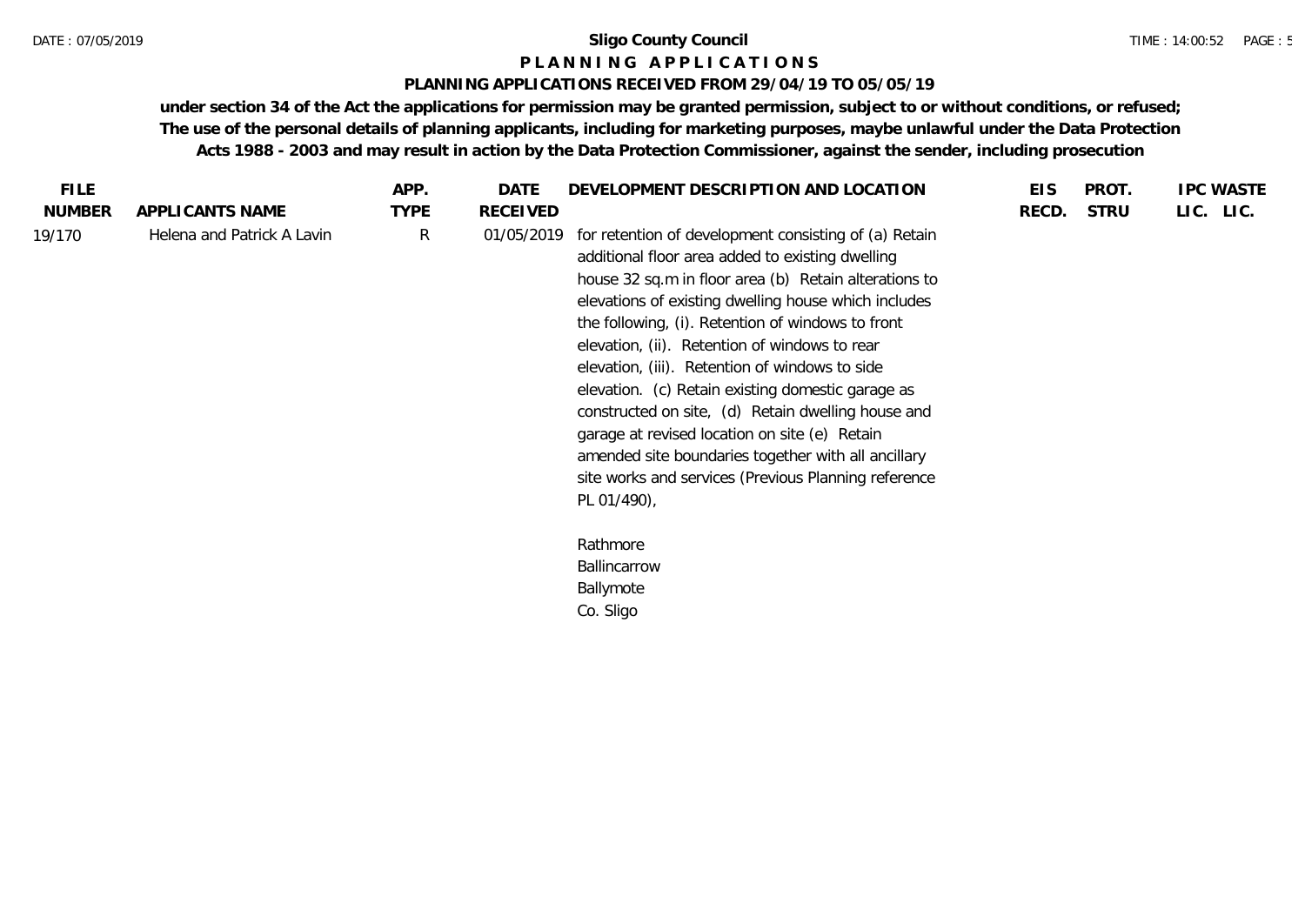# **P L A N N I N G A P P L I C A T I O N S**

# **PLANNING APPLICATIONS RECEIVED FROM 29/04/19 TO 05/05/19**

| <b>FILE</b>   |                          | APP.         | DATE            | DEVELOPMENT DESCRIPTION AND LOCATION                                                                                                                                                                                                                                                                                                                                                                                        | <b>EIS</b> | PROT.       | <b>IPC WASTE</b> |  |
|---------------|--------------------------|--------------|-----------------|-----------------------------------------------------------------------------------------------------------------------------------------------------------------------------------------------------------------------------------------------------------------------------------------------------------------------------------------------------------------------------------------------------------------------------|------------|-------------|------------------|--|
| <b>NUMBER</b> | APPLICANTS NAME          | <b>TYPE</b>  | <b>RECEIVED</b> |                                                                                                                                                                                                                                                                                                                                                                                                                             | RECD.      | <b>STRU</b> | LIC. LIC.        |  |
| 19/171        | Easkey Community Council | R            | 02/05/2019      | for development consisting of 1) Install a<br>single-storey prefabricated container unit (25m2) to<br>facilitate the process of herbs for distribution, 2)<br>Retain two no. single-storey prefabricated container<br>units with area 16m2 and 12m2, subject of planning<br>applications PL 08/420 & PL08/473 respectively, in<br>use as storage ancillary to the community centre, 3)<br>All ancillary site works involved |            |             |                  |  |
| 19/172        | Spraoi Childcare Centre  | $\mathsf{P}$ | 02/05/2019      | Easkey Community Council Property<br>Curraghnagap Td.,<br>Easkey<br>Co. Sligo<br>Development consisting of new single storey<br>extension to the rear of the existing building<br>including all associated site works.<br>Carrowcauly (or Earlsfield)<br>Ballymote<br>Co. Sligo                                                                                                                                             |            |             |                  |  |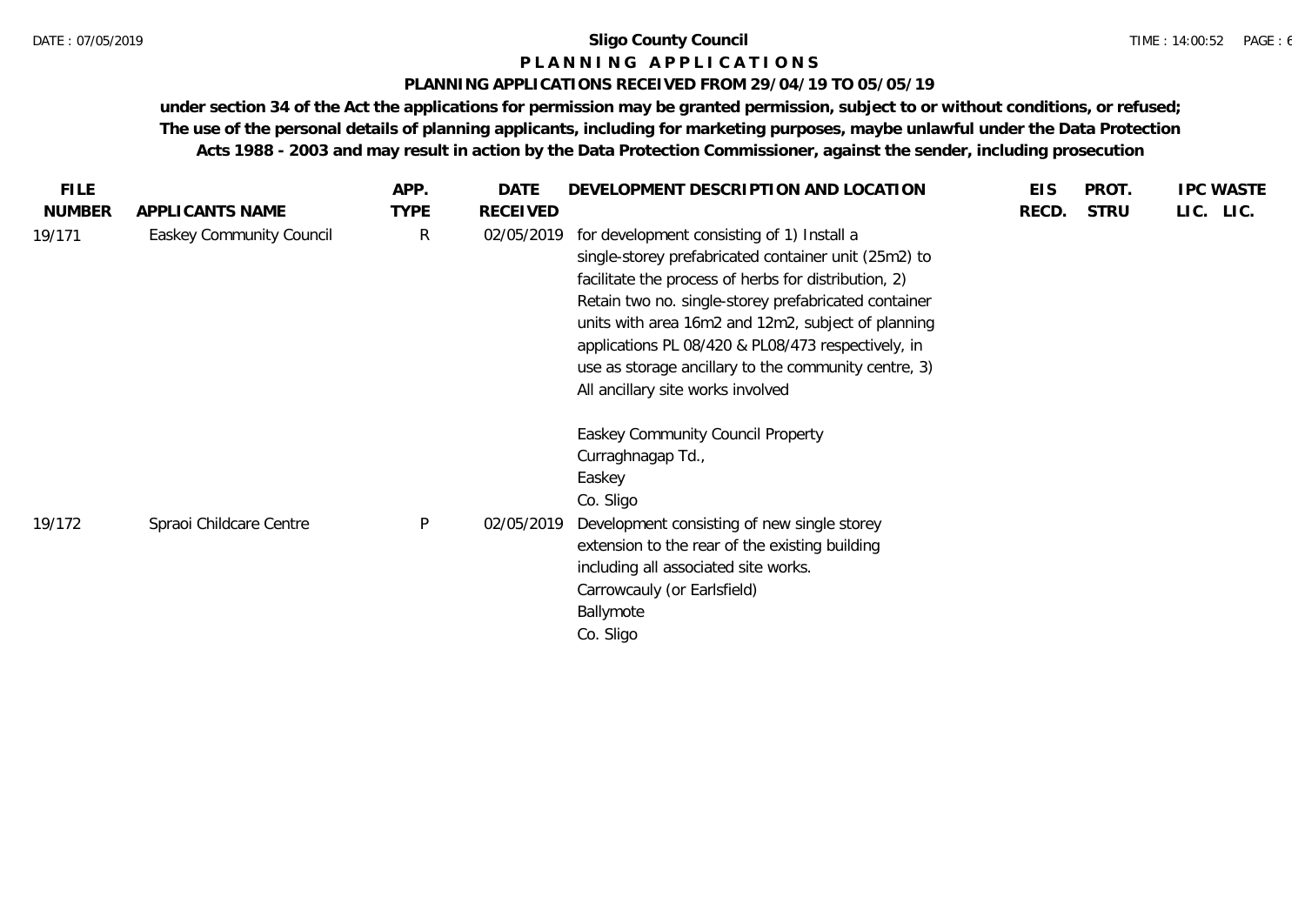## **P L A N N I N G A P P L I C A T I O N S**

## **PLANNING APPLICATIONS RECEIVED FROM 29/04/19 TO 05/05/19**

| <b>FILE</b>             |                                           | APP.             | <b>DATE</b>                   | DEVELOPMENT DESCRIPTION AND LOCATION                                                                                                                                                                                                                                                                                                                                                                                                                                                                                        | <b>EIS</b> | PROT.       | <b>IPC WASTE</b> |
|-------------------------|-------------------------------------------|------------------|-------------------------------|-----------------------------------------------------------------------------------------------------------------------------------------------------------------------------------------------------------------------------------------------------------------------------------------------------------------------------------------------------------------------------------------------------------------------------------------------------------------------------------------------------------------------------|------------|-------------|------------------|
| <b>NUMBER</b><br>19/173 | APPLICANTS NAME<br>Siac Construction Ltd. | <b>TYPE</b><br>P | <b>RECEIVED</b><br>03/05/2019 | Development consisting of permission for the<br>importation of soil and stone for the raising of an<br>agricultural field in order to improve the agricultural<br>output of the field. The proposal involves the<br>importation of 15,890m or 23,835 tonnes of soil<br>and stone. The area of the proposed filling is<br>13,209m2. A Natura Impact Statement (NIS) has<br>been prepared and will be submitted to the authority<br>with this application.<br>Derrydaragh or Oakfield<br>Sligo                                | RECD.<br>Y | <b>STRU</b> | LIC. LIC.        |
| 19/174                  | Jimmy McGarry                             | $\mathsf{R}$     | 03/05/2019                    | for development consisting of (a) retain dwelling<br>house as constructed in different location on a<br>reduced site size as original planning permission PL<br>93/19125, (b) retain part of front boundary wall and<br>property entrance as constructed which differs from<br>original planning permission PL 93/19125, (c)<br>decommission the existing septic tank and<br>percolation area on site, (e) construct a new<br>percolation area on land in the ownership of Sligo<br>County Council<br>Twin Oaks<br>Oakfield |            |             |                  |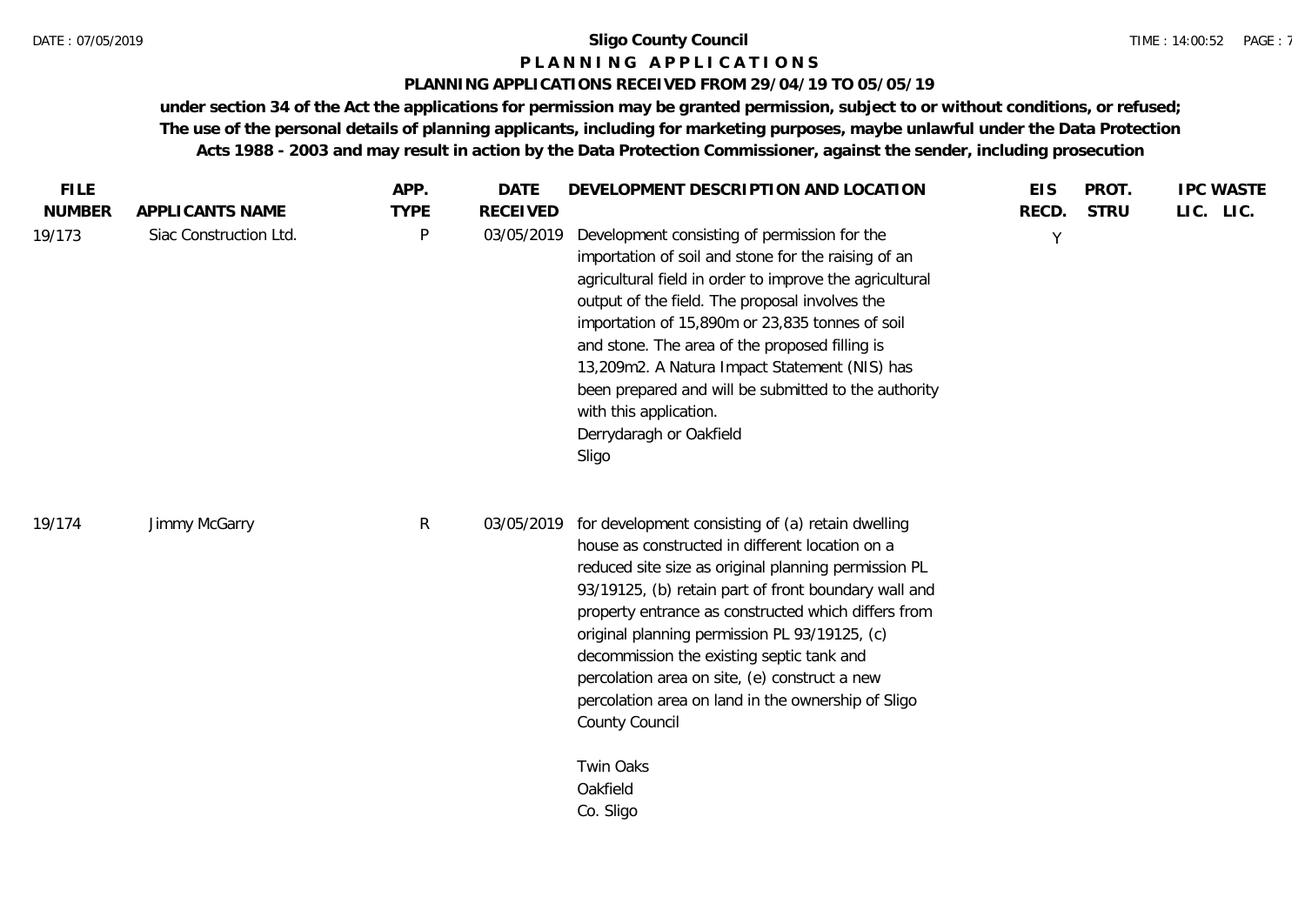#### **P L A N N I N G A P P L I C A T I O N S**

## **PLANNING APPLICATIONS RECEIVED FROM 29/04/19 TO 05/05/19**

**under section 34 of the Act the applications for permission may be granted permission, subject to or without conditions, or refused; The use of the personal details of planning applicants, including for marketing purposes, maybe unlawful under the Data Protection Acts 1988 - 2003 and may result in action by the Data Protection Commissioner, against the sender, including prosecution**

| <b>TYPE</b><br>LIC. LIC.<br><b>NUMBER</b><br><b>STRU</b><br>APPLICANTS NAME<br>RECEIVED<br>RECD.<br>R<br>John & Martina Ward<br>Development consisting of retention of (i) existing<br>03/05/2019<br>dwelling house as constructed including attic<br>conversion and velux windows, (ii) retention of<br>garage/store as constructed including extension,<br>increased as built size window on front elevation<br>and window on side elevation, (iii) retention of<br>garden shed and (iv) retention of all ancillary site<br>works and services, previous planning reference<br>PL03/167.<br>Aghagad<br>Grange<br>Co. Sligo | <b>FILE</b> | APP. | DATE | DEVELOPMENT DESCRIPTION AND LOCATION | EIS | PROT. | <b>IPC WASTE</b> |
|------------------------------------------------------------------------------------------------------------------------------------------------------------------------------------------------------------------------------------------------------------------------------------------------------------------------------------------------------------------------------------------------------------------------------------------------------------------------------------------------------------------------------------------------------------------------------------------------------------------------------|-------------|------|------|--------------------------------------|-----|-------|------------------|
|                                                                                                                                                                                                                                                                                                                                                                                                                                                                                                                                                                                                                              |             |      |      |                                      |     |       |                  |
|                                                                                                                                                                                                                                                                                                                                                                                                                                                                                                                                                                                                                              | 19/175      |      |      |                                      |     |       |                  |

**Total: 13**

\*\*\* END OF REPORT \*\*\*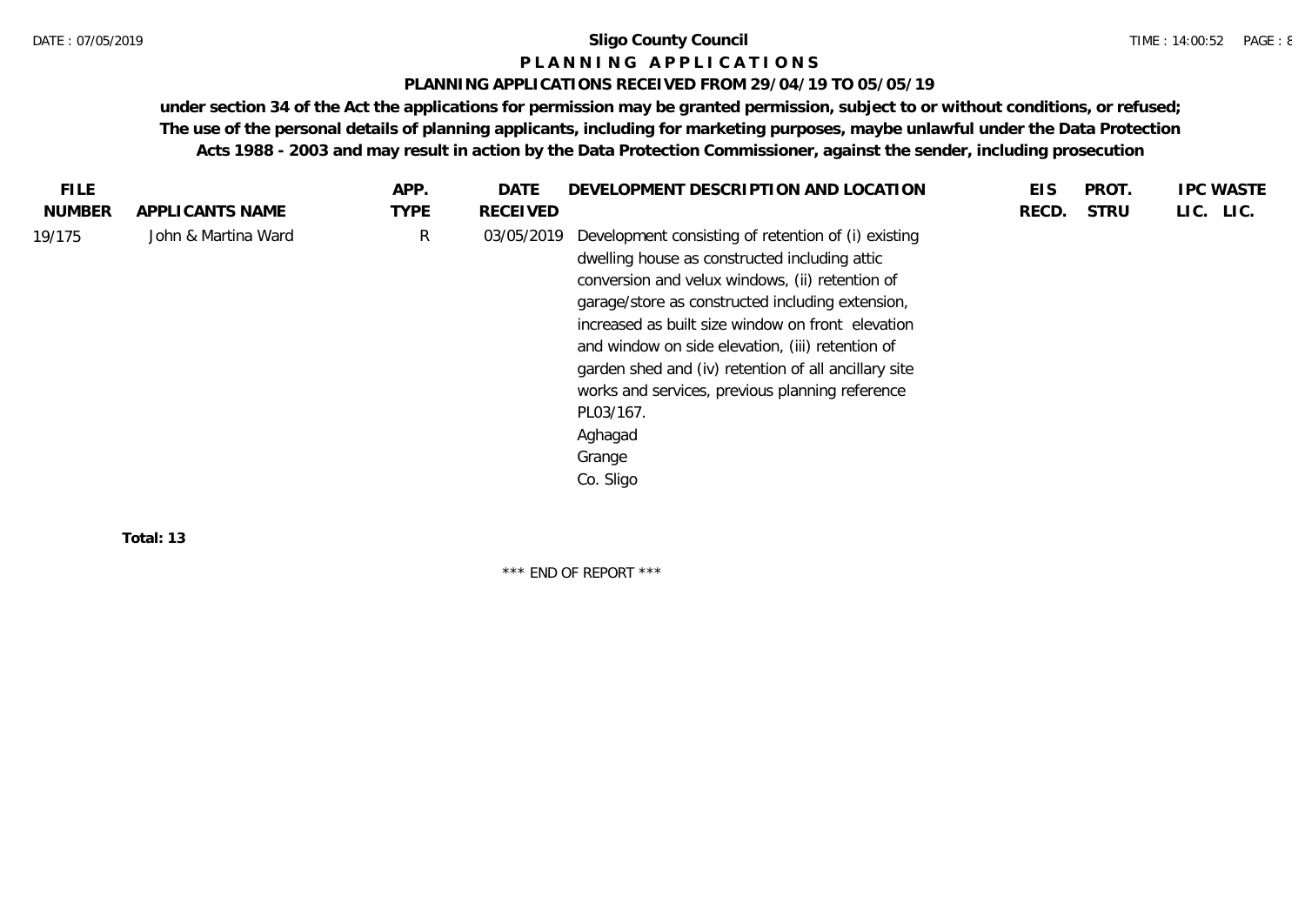# **P L A N N I N G A P P L I C A T I O N S**

# **PLANNING APPLICATIONS GRANTED FROM 29/04/2019 TO 05/05/2019**

**in deciding a planning application the planning authority, in accordance with section 34(3) of the Act, has had regard to submissions** 

**or observations recieved in accordance with these Regulations;**

**The use of the personal details of planning applicants, including for marketing purposes, maybe unlawful under the Data Protection Acts 1988 - 2003 and may result in action by the Data Protection Commissioner, against the sender, including prosecution.**

| NUMBER APPLICANTS NAME<br>DEVELOPMENT DESCRIPTION AND LOCATION<br>TYPE RECEIVED<br><b>DATE</b><br><b>NUMBER</b><br>P189/19<br>02/05/2019<br>for development consisting of a new single storey<br><b>Healthcare Executive Services</b><br>30/04/2018<br>Primary Care Centre and associated site works including<br>Northwest<br>access road, carpark and the provision of associated site<br>works and services at lands located at | <b>FILE</b> | APP. | DATE | M.O. | M.O. |
|------------------------------------------------------------------------------------------------------------------------------------------------------------------------------------------------------------------------------------------------------------------------------------------------------------------------------------------------------------------------------------------------------------------------------------|-------------|------|------|------|------|
| 18/147                                                                                                                                                                                                                                                                                                                                                                                                                             |             |      |      |      |      |
|                                                                                                                                                                                                                                                                                                                                                                                                                                    |             |      |      |      |      |

Aughagad Grange Co. Sligo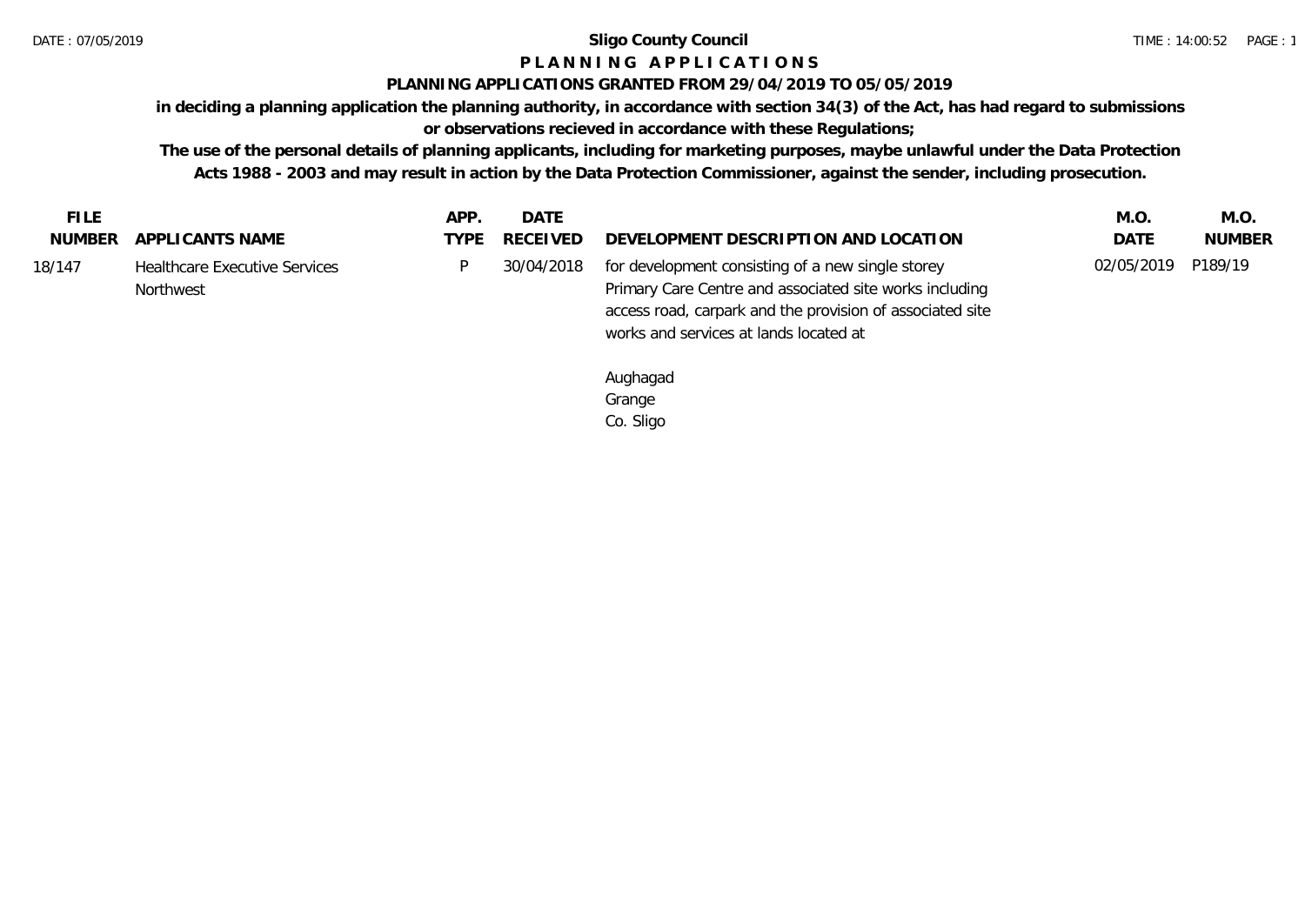# **P L A N N I N G A P P L I C A T I O N S**

# **PLANNING APPLICATIONS GRANTED FROM 29/04/2019 TO 05/05/2019**

**in deciding a planning application the planning authority, in accordance with section 34(3) of the Act, has had regard to submissions or observations recieved in accordance with these Regulations;**

| <b>FILE</b>   |                 | APP.        | <b>DATE</b>     |                                                                                                                                                                                                                                                                                                                                                                                                                                                                                                                                                                                                                                                                                                                                                                                                                                                                                                                | M.O.        | M.O.          |
|---------------|-----------------|-------------|-----------------|----------------------------------------------------------------------------------------------------------------------------------------------------------------------------------------------------------------------------------------------------------------------------------------------------------------------------------------------------------------------------------------------------------------------------------------------------------------------------------------------------------------------------------------------------------------------------------------------------------------------------------------------------------------------------------------------------------------------------------------------------------------------------------------------------------------------------------------------------------------------------------------------------------------|-------------|---------------|
| <b>NUMBER</b> | APPLICANTS NAME | <b>TYPE</b> | <b>RECEIVED</b> | DEVELOPMENT DESCRIPTION AND LOCATION                                                                                                                                                                                                                                                                                                                                                                                                                                                                                                                                                                                                                                                                                                                                                                                                                                                                           | <b>DATE</b> | <b>NUMBER</b> |
| 18/210        | Irish Water     | P           | 28/05/2018      | Development consisting of permission to Upgrade the<br>existing Water Treatment Plant (WTP). This development<br>will consist of containerised Process Units, Tank<br>Structures, construction of a entrance/egress onto the<br>R294 (with existing entrance to be closed off),<br>landscaping & site development works (including cut &<br>fill and retaining walls) and associated ancillary works at<br>the existing water treatment plant site at Gortersluin,<br>Lough Talt, Co. Sligo. The development also includes<br>for the installation of an irrigation system at a site<br>adjacent to Lough Talt in the townland of Gortersluin,<br>2KM North West of the existing Water Treatment Plant.<br>A Natura Impact Statement in respect of the application<br>has been prepared and was submitted to the planning<br>authority with the planning application.<br>Gortersluin<br>Lough Talt<br>Co Sligo | 02/05/2019  | P190/19       |
| 18/491        | Hugh O'Hanlon   | P           | 12/12/2018      | for development consisting of the construction of a two<br>storey detached dwelling house and associated site<br>development works<br>Shannon Eighter<br>Old Bundoran Road<br>Sligo                                                                                                                                                                                                                                                                                                                                                                                                                                                                                                                                                                                                                                                                                                                            | 30/04/2019  | P180/19       |
|               |                 |             |                 |                                                                                                                                                                                                                                                                                                                                                                                                                                                                                                                                                                                                                                                                                                                                                                                                                                                                                                                |             |               |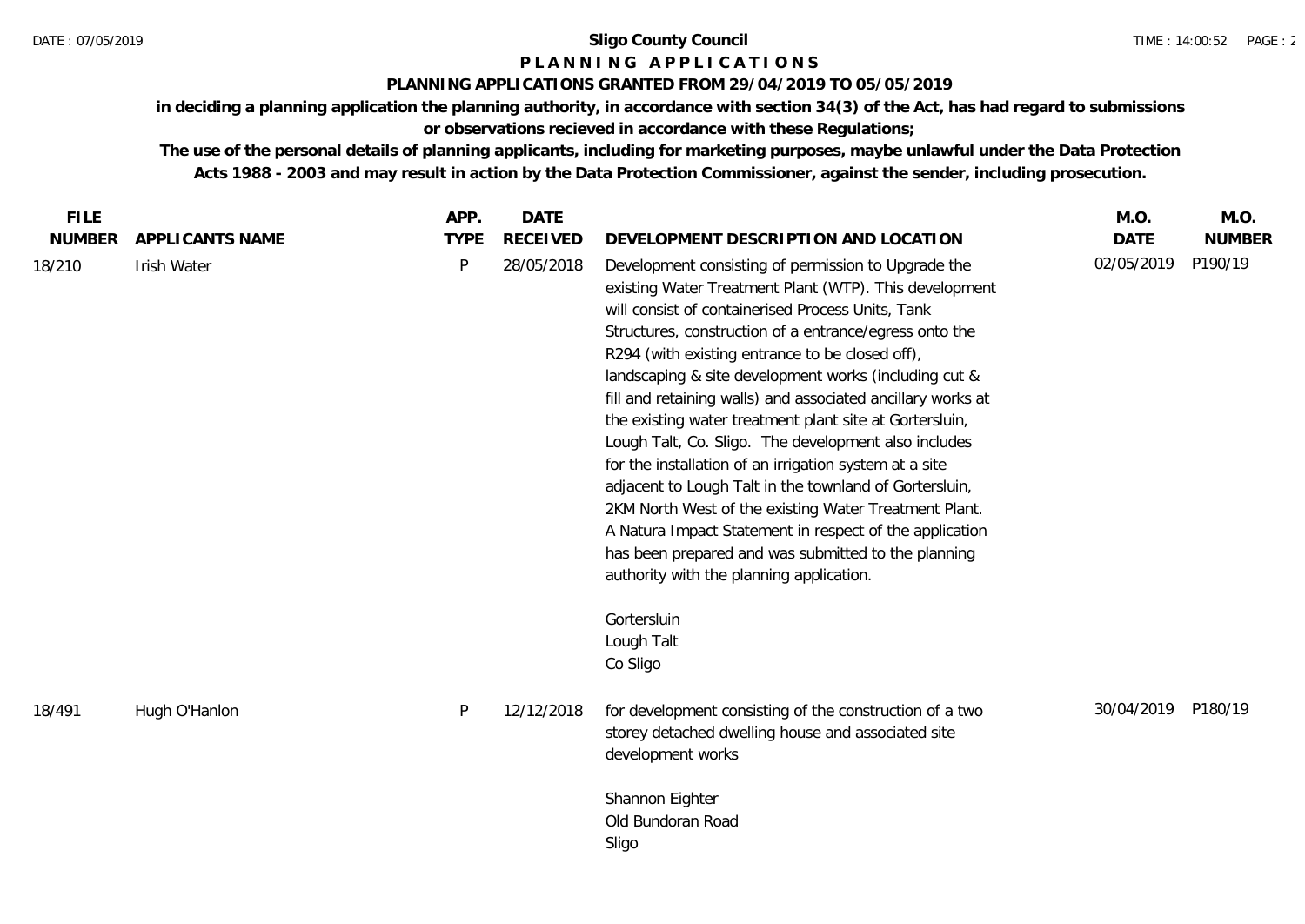# **P L A N N I N G A P P L I C A T I O N S**

# **PLANNING APPLICATIONS GRANTED FROM 29/04/2019 TO 05/05/2019**

**in deciding a planning application the planning authority, in accordance with section 34(3) of the Act, has had regard to submissions** 

# **or observations recieved in accordance with these Regulations;**

| <b>FILE</b><br><b>NUMBER</b> | APPLICANTS NAME                           | APP.<br><b>TYPE</b> | <b>DATE</b><br><b>RECEIVED</b> | DEVELOPMENT DESCRIPTION AND LOCATION                                                                                                                                                                                                                                                                                                                                                                                                                                                                                          | M.O.<br><b>DATE</b> | M.O.<br><b>NUMBER</b> |
|------------------------------|-------------------------------------------|---------------------|--------------------------------|-------------------------------------------------------------------------------------------------------------------------------------------------------------------------------------------------------------------------------------------------------------------------------------------------------------------------------------------------------------------------------------------------------------------------------------------------------------------------------------------------------------------------------|---------------------|-----------------------|
| 19/87                        | John Duffy                                | P                   | 13/03/2019                     | development consisting of the renovation of the existing<br>stone coach house building located to the rear and within<br>the site confines of the protected structure with unique<br>identity number 146. Permission is also sought for the<br>construction of an office extension to the existing coach<br>house building and for the change of use of the existing<br>coach house building into an office along with all<br>associated site works and services.<br>No. 17 Quay Street<br>Sligo                              | 01/05/2019          | P186/19               |
| 19/88                        | Sligo Chamber of Commerce and<br>Industry | P                   | 13/03/2019                     | for development consisting of the renovation of the<br>existing stone coach house building located to the rear<br>and within the site confines of 16 Quay Street, Sligo, Co,<br>Sligo, a Protected Structure with unique identity number<br>145. Permission is also sought for the construction of an<br>office extension to the existing coach house building and<br>for the change of use of the existing coach house<br>building into an office along with all associated site<br>works and services<br>No. 16 Quay Street | 01/05/2019          | P187/19               |
|                              |                                           |                     |                                | Sligo                                                                                                                                                                                                                                                                                                                                                                                                                                                                                                                         |                     |                       |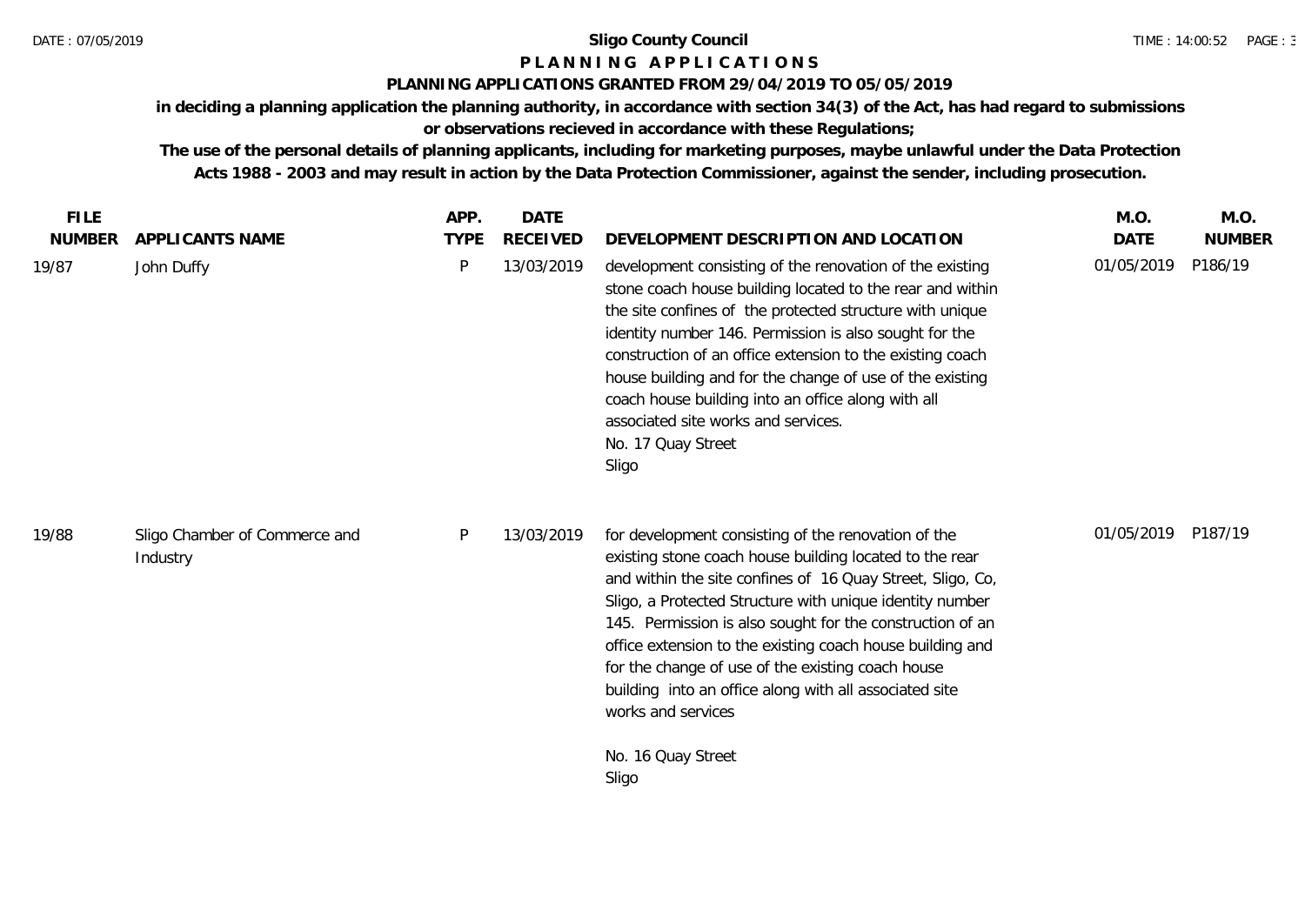# **P L A N N I N G A P P L I C A T I O N S**

# **PLANNING APPLICATIONS GRANTED FROM 29/04/2019 TO 05/05/2019**

**in deciding a planning application the planning authority, in accordance with section 34(3) of the Act, has had regard to submissions or observations recieved in accordance with these Regulations;**

| <b>FILE</b>   |                                              | APP.         | <b>DATE</b>     |                                                                                                                                                                                                                                   | M.O.               | M.O.    |
|---------------|----------------------------------------------|--------------|-----------------|-----------------------------------------------------------------------------------------------------------------------------------------------------------------------------------------------------------------------------------|--------------------|---------|
| <b>NUMBER</b> | APPLICANTS NAME                              | <b>TYPE</b>  | <b>RECEIVED</b> | DEVELOPMENT DESCRIPTION AND LOCATION                                                                                                                                                                                              | <b>DATE</b>        | NUMBER  |
| 19/90         | Joe Kivlehan                                 | $\mathsf{R}$ | 14/03/2019      | for development consisting of the retention of a single<br>storey extension (10.7m2) containing an entrance area<br>and shower room                                                                                               | 30/04/2019         | P179/19 |
|               |                                              |              |                 | 12 Ardee Terrace<br>Ballydoogan Road<br>Sligo                                                                                                                                                                                     |                    |         |
| 19/92         | (TAPA) Total Athletic Performance<br>Academy | P.           | 14/03/2019      | for development consisting of 1) Change of use from<br>existing light industrial building (Previous planning<br>reference number PL 04/1452) to a recreation/leisure<br>facility (floor area = $448m2$ ). 2) Provision of signage | 30/04/2019 P182/19 |         |
|               |                                              |              |                 | Unit 6, Block H<br>Toberbride<br>Collooney<br>Co. Sligo                                                                                                                                                                           |                    |         |
| 19/93         | Paul Breheny                                 | P            | 15/03/2019      | for development consisting of 1. Demolition of old farm<br>sheds. 2. Construction of new dry bed sheep shed to<br>replace old sheds                                                                                               | 30/04/2019 P178/19 |         |
|               |                                              |              |                 | Tonaponra<br>Keash<br>Ballymote<br>Co. Sligo                                                                                                                                                                                      |                    |         |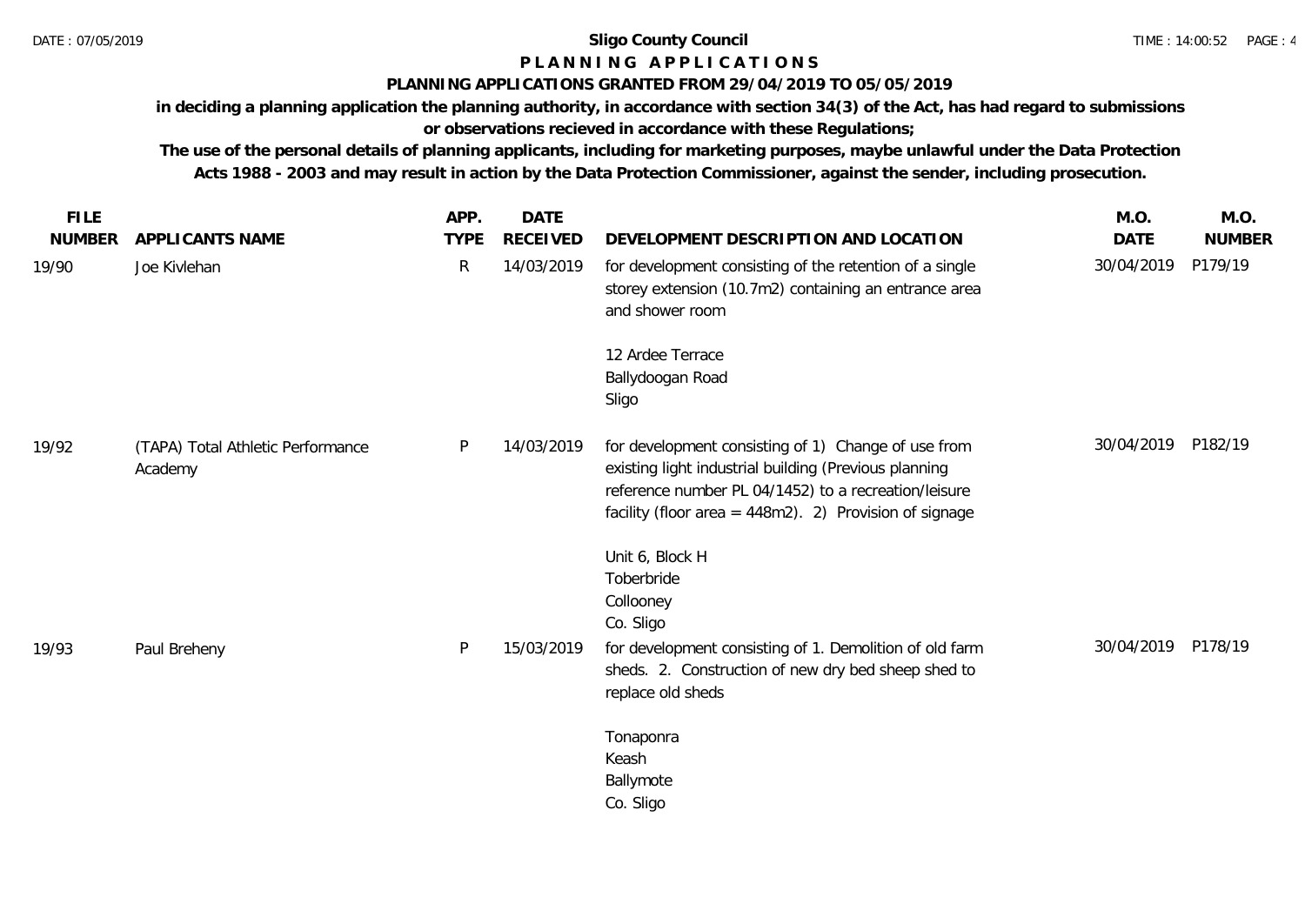**Total: 11**

#### DATE : 07/05/2019 **Sligo County Council**

# **P L A N N I N G A P P L I C A T I O N S**

# **PLANNING APPLICATIONS GRANTED FROM 29/04/2019 TO 05/05/2019**

**in deciding a planning application the planning authority, in accordance with section 34(3) of the Act, has had regard to submissions** 

**or observations recieved in accordance with these Regulations;**

| <b>FILE</b>   |                       | APP.        | DATE            |                                                                                                                                                                    | M.O.       | M.O.          |
|---------------|-----------------------|-------------|-----------------|--------------------------------------------------------------------------------------------------------------------------------------------------------------------|------------|---------------|
| <b>NUMBER</b> | APPLICANTS NAME       | <b>TYPE</b> | <b>RECEIVED</b> | DEVELOPMENT DESCRIPTION AND LOCATION                                                                                                                               | DATE       | <b>NUMBER</b> |
| 19/95         | Gerard & Ann McHugh   | P           | 15/03/2019      | development consisting of erection of a domestic garage<br>on site together with all ancillary site works and services.<br>Kilboglashy<br>Ballisodare<br>Co. Sligo | 01/05/2019 | P183/19       |
| 19/100        | Joan & Dominic Murray | P           | 20/03/2019      | Development consisting of elevational changes to the<br>development permitted on site under reference PL17/492<br>and all ancillary works.                         | 01/05/2019 | P185/19       |
|               |                       |             |                 | Lisbaleely<br>Gurteen<br>Co Sligo                                                                                                                                  |            |               |
| 19/102        | Glen McDermott        | <b>P</b>    | 21/03/2019      | for development consisting of the construction of a 5 Bay<br>Slatted Shed with underground slurry storage tank along<br>with all associated site works             | 01/05/2019 | P184/19       |
|               |                       |             |                 | <b>Bricklieve</b><br>Castlebaldwin<br>Sligo                                                                                                                        |            |               |
|               |                       |             |                 |                                                                                                                                                                    |            |               |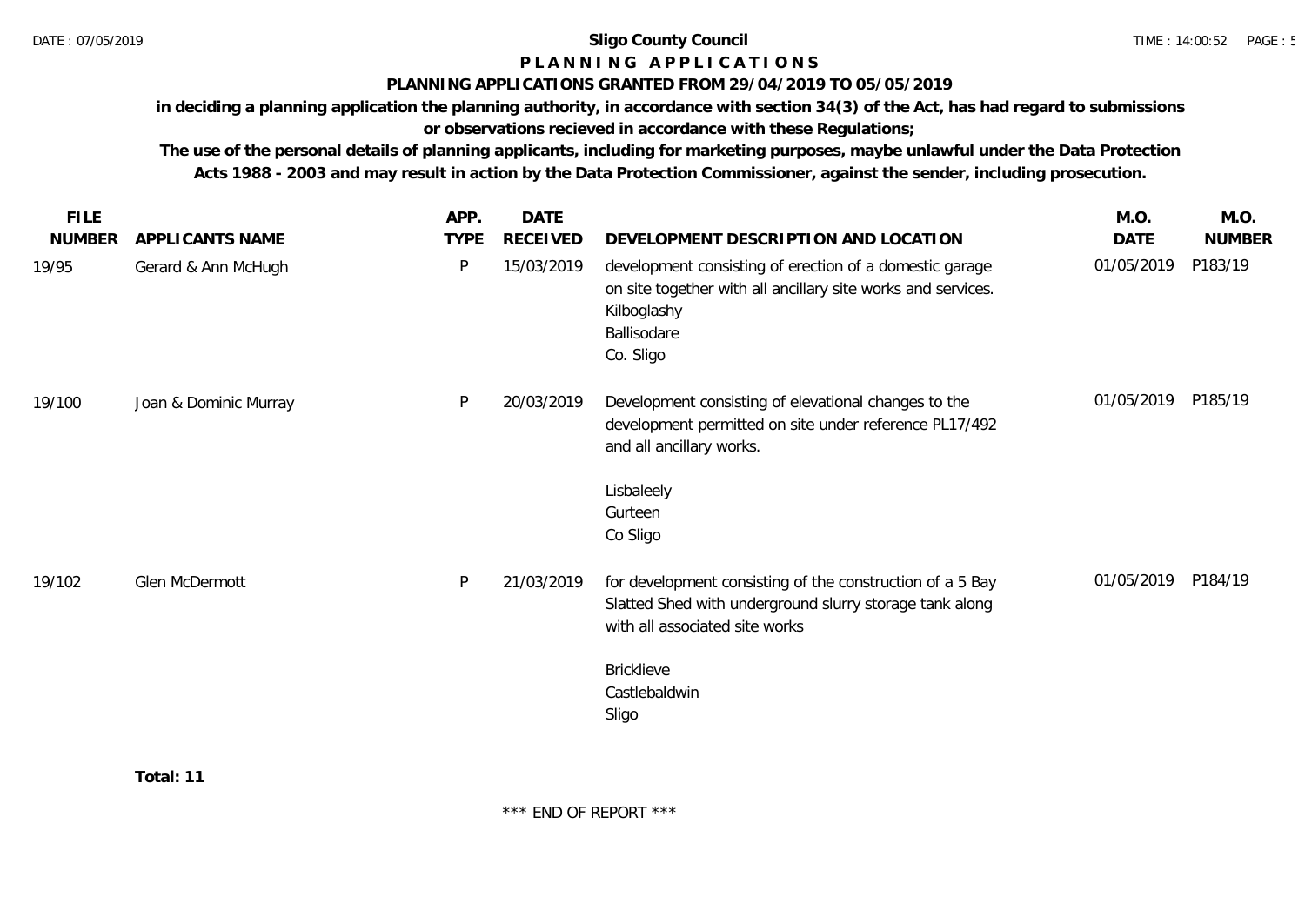# **P L A N N I N G A P P L I C A T I O N S**

# **PLANNING APPLICATIONS REFUSED FROM 29/04/2019 TO 05/05/2019**

**in deciding a planning application the planning authority, in accordance with section 34(3) of the Act, has had regard to submissions** 

# **or observations recieved in accordance with these Regulations;**

**The use of the personal details of planning applicants, including for marketing purposes, maybe unlawful under the Data Protection Acts 1988 - 2003 and may result in action by the Data Protection Commissioner, against the sender, including prosecution.**

| <b>FILE</b> |                              | APP. | DATE            | DEVELOPMENT DESCRIPTION AND                                                                                                                                                                                                                                                                                              | M.O.       | M.O.          |
|-------------|------------------------------|------|-----------------|--------------------------------------------------------------------------------------------------------------------------------------------------------------------------------------------------------------------------------------------------------------------------------------------------------------------------|------------|---------------|
| NUMBER      | APPLICANTS NAME              | TYPE | <b>RECEIVED</b> | LOCATION                                                                                                                                                                                                                                                                                                                 | DATE       | <b>NUMBER</b> |
| 19/103      | Gerry and Catherine McSharry |      | 21/03/2019      | Development consisting of the construction of a<br>dwelling with a waste water treatment system,<br>packaged tertiary treatment system and distribution<br>area, soak away for storm drainage and all ancillary<br>site works. A Natura Impact Statement is submitted<br>to the planning authority with the application. | 01/05/2019 | P188/19       |
|             |                              |      |                 | Cregg                                                                                                                                                                                                                                                                                                                    |            |               |
|             |                              |      |                 | Rosses Point                                                                                                                                                                                                                                                                                                             |            |               |

Co Sligo

**Total: 1**

\*\*\* END OF REPORT \*\*\*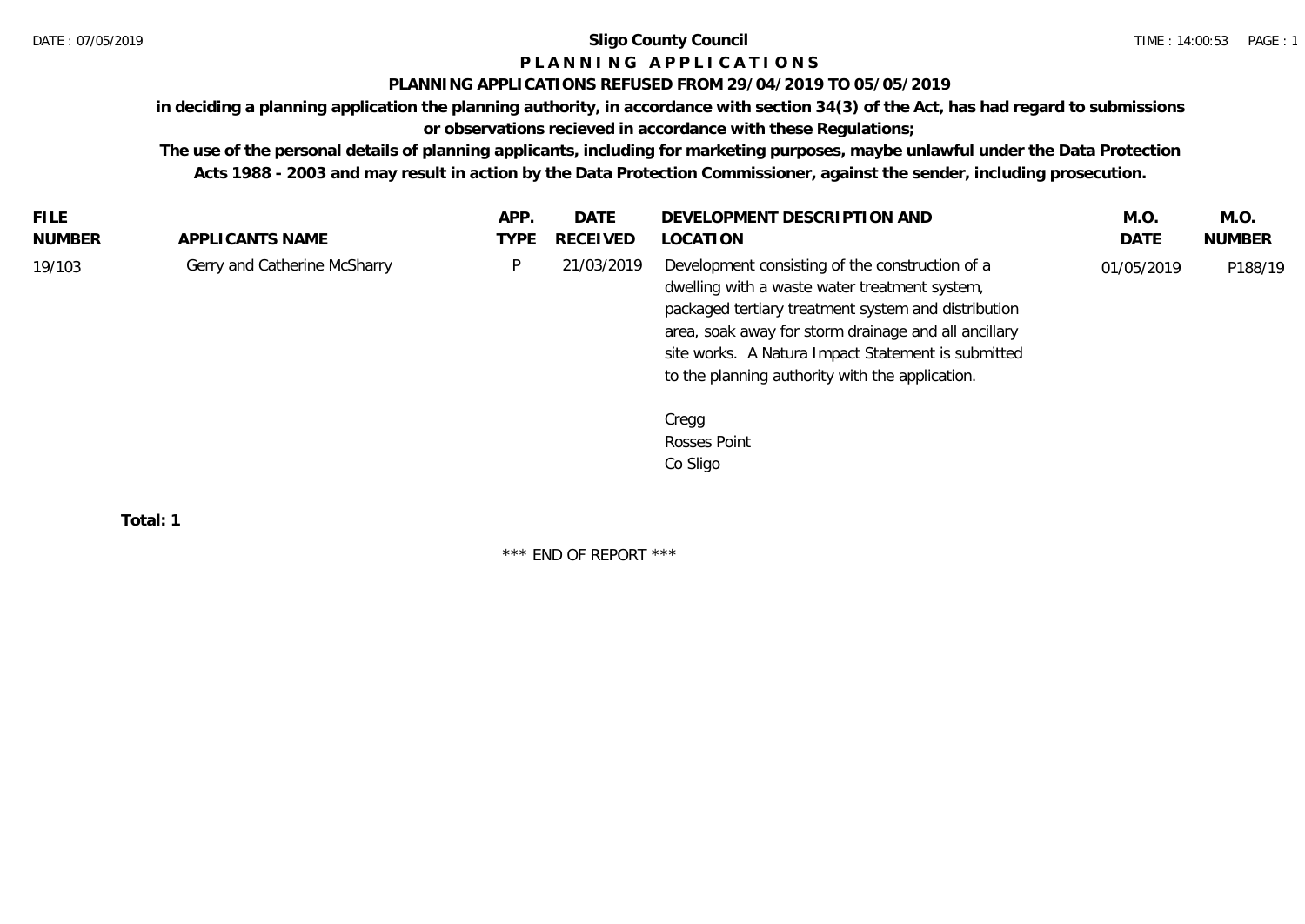# **A N B O R D P L E A N A L A APPEALS NOTIFIED FROM 29/04/2019 TO 05/05/2019**

| <b>FILE</b> | APPLICANTS NAME    | APP  | DECISON | L.A. DEVELOPMENT DESCRIPTION AND LOCATION | B.F         |
|-------------|--------------------|------|---------|-------------------------------------------|-------------|
|             | NUMBER AND ADDRESS | TYPF | DATF    | DEC.                                      | <b>DATE</b> |

**\*\*\*\*\*\*\*\*\*\*\*\* END OF REPORT \*\*\*\*\*\*\*\*\*\*\*\***